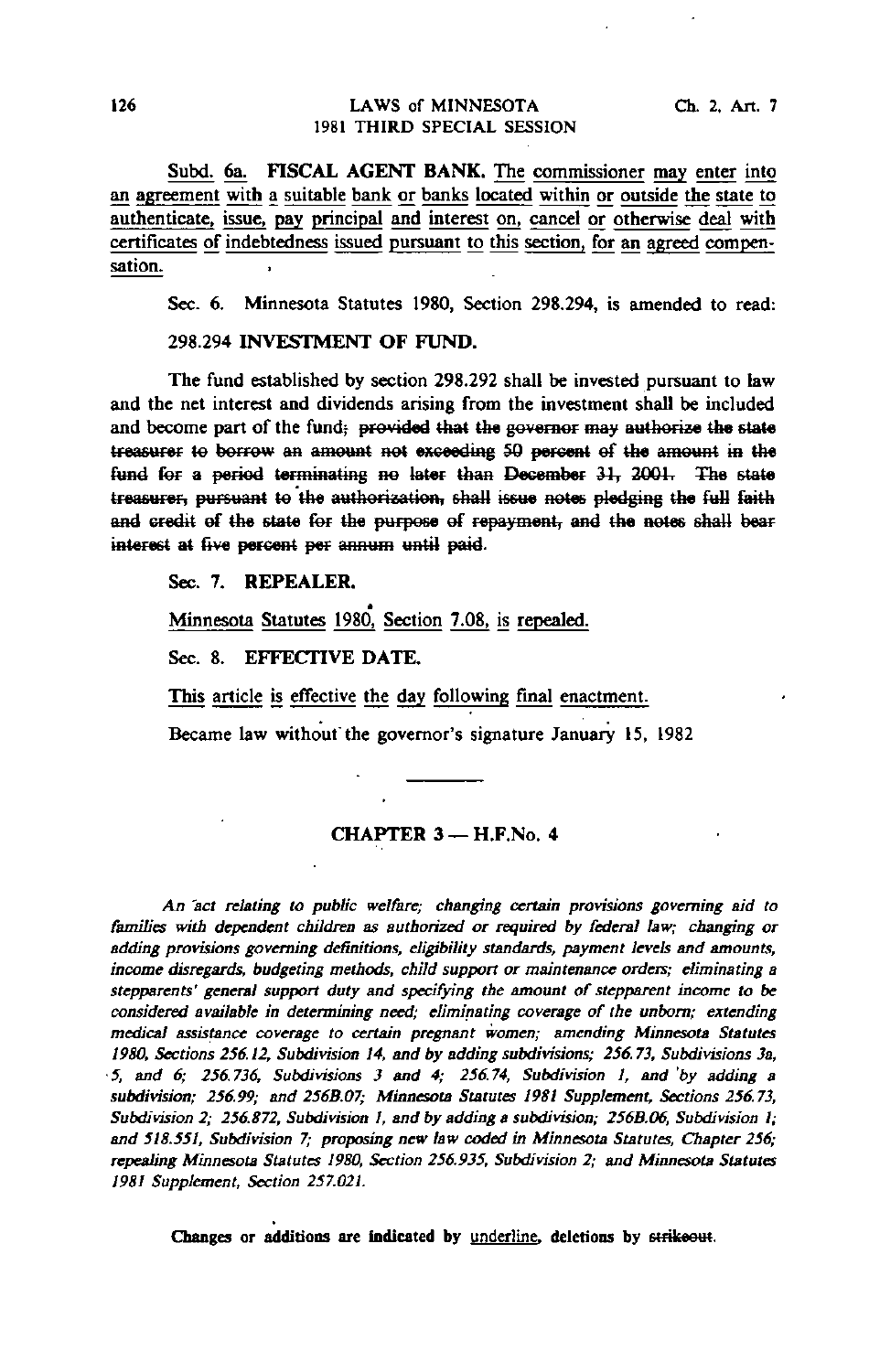### Ch. 3 LAWS of MINNESOTA 127 1981 THIRD SPECIAL SESSION

## BE IT ENACTED BY THE LEGISLATURE OF THE STATE OF MINNESOTA:

Section 1. Minnesota Statutes 1980, Section 256.12, Subdivision 14, is amended to read:

Subd. 14. DEPENDENT CHILD. "Dependent child," as used in sections 256.72 to 256.87 and 256.872, means a child under the age of 18 years, or a child under the age of  $\overline{19}$  years who is regularly attending as a full time student at, and is expected to complete before reaching age 19, a high school, college, or  $university$ , or regularly attending as a full time student in or a secondary level course of vocational or technical training designed to fit him for gainful employment, who is found to be deprived of parental support or care by reason of the death, continued absence from the home, physical or mental incapacity of a parent, or who is a child of an unemployed father parent as that term is defined by the commissioner of public welfare, such definition to be consistent with, and not to exceed minimum standards established by the congress of the United States and the secretary of health, education and welfare human services, and whose relatives, liable under the law for his support are not able to provide adequate care and support of such the child, and who is living with his father, mother, grandfather, grandmother, brother, sister, stepfather, stepmother, stepbrother, stepsister, uncle, aunt, first cousin, nephew, or niece in a place of residence maintained by one or more of such these relatives as his or their home.

The term "dependent child" shall also mean means a child who has been removed from the home of a relative after a judicial determination that continuance in the home would be contrary to the welfare and best interests of the child and whose care and placement in a foster home or a private licensed child care institution is, in accordance with the rules and regulations of the commissioner, the responsibility of the state or county agency under sections 256.72 to 256.87. This child is eligible for benefits only through the foster care and adoption assistance program contained in Title IV-E of the Social Security Act, 42 U.S.C. 670 to 676, and is not entitled to benefits under sections 256.72 to 256.87.

Sec. 2. Minnesota Statutes 1980, Section 256.12, is amended by adding a subdivision to read: '

Subd. 20. ASSISTANCE UNIT. "Assistance unit" means the group of individuals whose needs or income, or both, are taken into account in determining eligibility for or the amount of a grant of assistance under sections 256.72 to 256.87.

Sec. 3. Minnesota Statutes 1980, Section 256.12, is amended by adding a subdivision to read:

Subd. 21. CARETAKER RELATIVE. "Caretaker relative" means a relative specified by rule to be an eligible relative and who exercises responsibility for the care and control of the dependent child.

Changes or additions are indicated by underline, deletions by strikeout.

۰.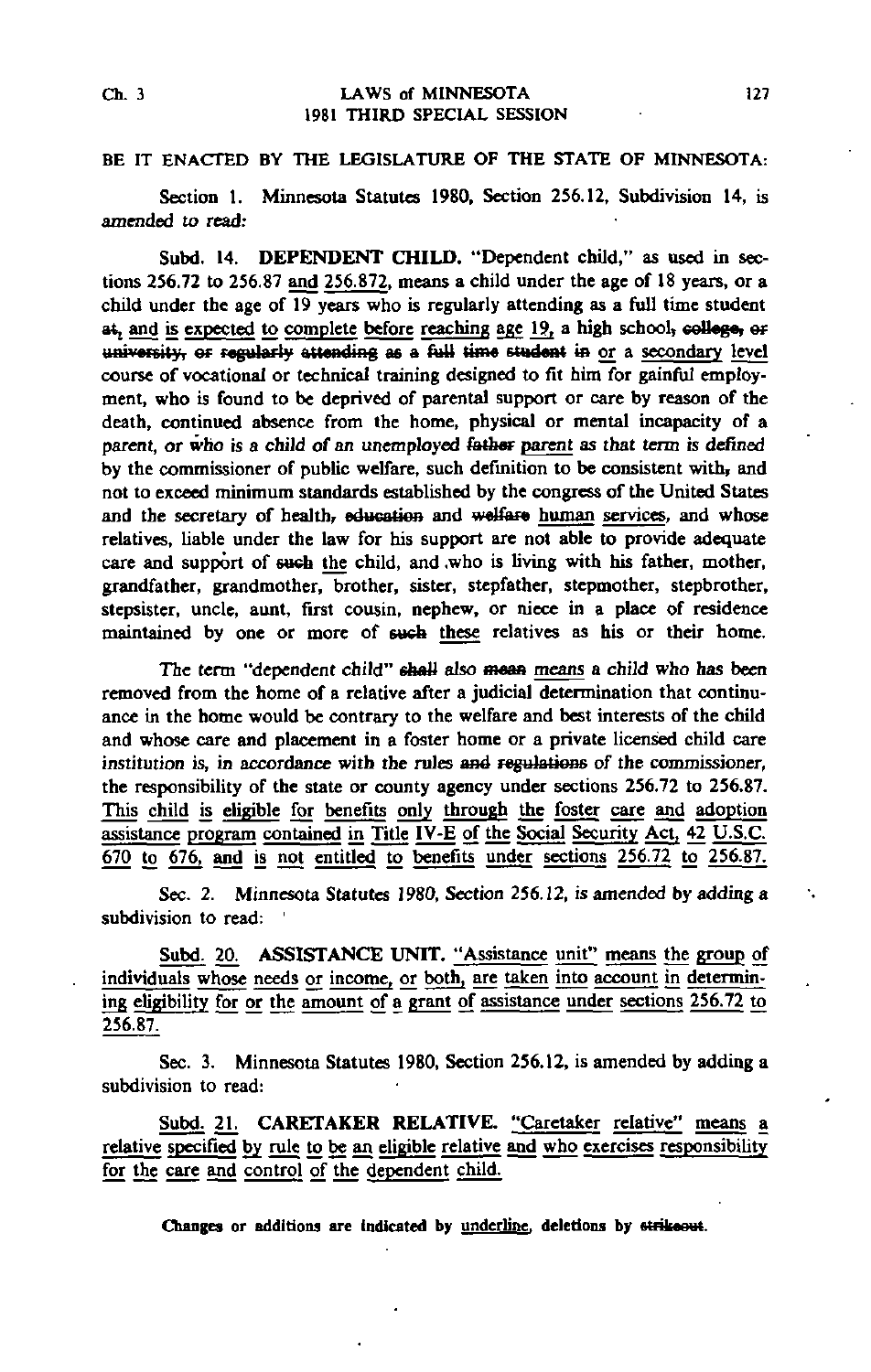Sec. 4. Minnesota Statutes 1980, Section 256.12, is amended by adding a subdivision to read:

Subd. 22. PRINCIPAL EARNER. "Principal earner" means, in a home where both parents of the dependent child live, the parent who earned the greater amount of income in the 24-month period immediately preceding the month of application.

Sec. 5. Minnesota Statutes 1981 Supplement, Section 256.73, Subdivision 2, is amended to read:

Subd. 2. ALLOWANCE BARRED BY OWNERSHIP OF PROPER-TY. Except as provided in clause (3), the Ownership by the father, mother, child, children, or any combination thereof, of property as follows shall be is a bar to any allowance under sections 256.72 to 256.87:

(1) Real property other than the homestead, except as described ia clause (3). For the purposes of this section "homestead" means the house owned and occupied by the applicant child, relative or other member of the assistance unit as his dwelling place, together with the land upon which it is situated and an area no greater than two contiguous lots in a platted or laid out city or town or the smallest parcel allowed under applicable zoning regulations or 80 contiguous acres in unplatted land; or

(2) Personal property of a reasonable market an equity value in excess of \$400 \$1,000 for a one child recipient or \$600 for more than one child recipient the entire assistance unit, exclusive of personal property used as the home, one  $\overline{\text{autom}}$ obile, insurance sarried by a parent which does not exceed a cash surrender value of \$500 motor vehicle of an equity value not exceeding \$1,500, clothing and necessary household furniture and equipment and other basic maintenance items essential for daily living, the earnings ef a dependent child which are placed in a savings account to be used for a future purpose approved by the county agency in accordance with the rules ef promulgated by and standards established by the commissioner of public welfare, and such property that produces a net income applicable to the family's needs.

(4) Real estate aet used as a home which produces aet income applicable to the family's needs, which the family is making a continuing effort to sell at a fair and reasonable price, or the sale of which would net an insignificant amount of income applicable to the family's needs or would cause undue hardship, as determined by the commissioner, shall aet be a bar te aa allowance under sections 256.72 to 256.87. Net income shall be the residue after payment from gross income ef taxes, insurance, maintenance, and interest on encumbrances, ifany, on the property, provided that in computing net income the gross income shall not be charged with any expenses toward betterment of the property as improvements or by payment on the principal of a mortgage; provided, that the n the family

Changes or additions are indicated by underline, deletions by strikeout.

 $\ddot{\cdot}$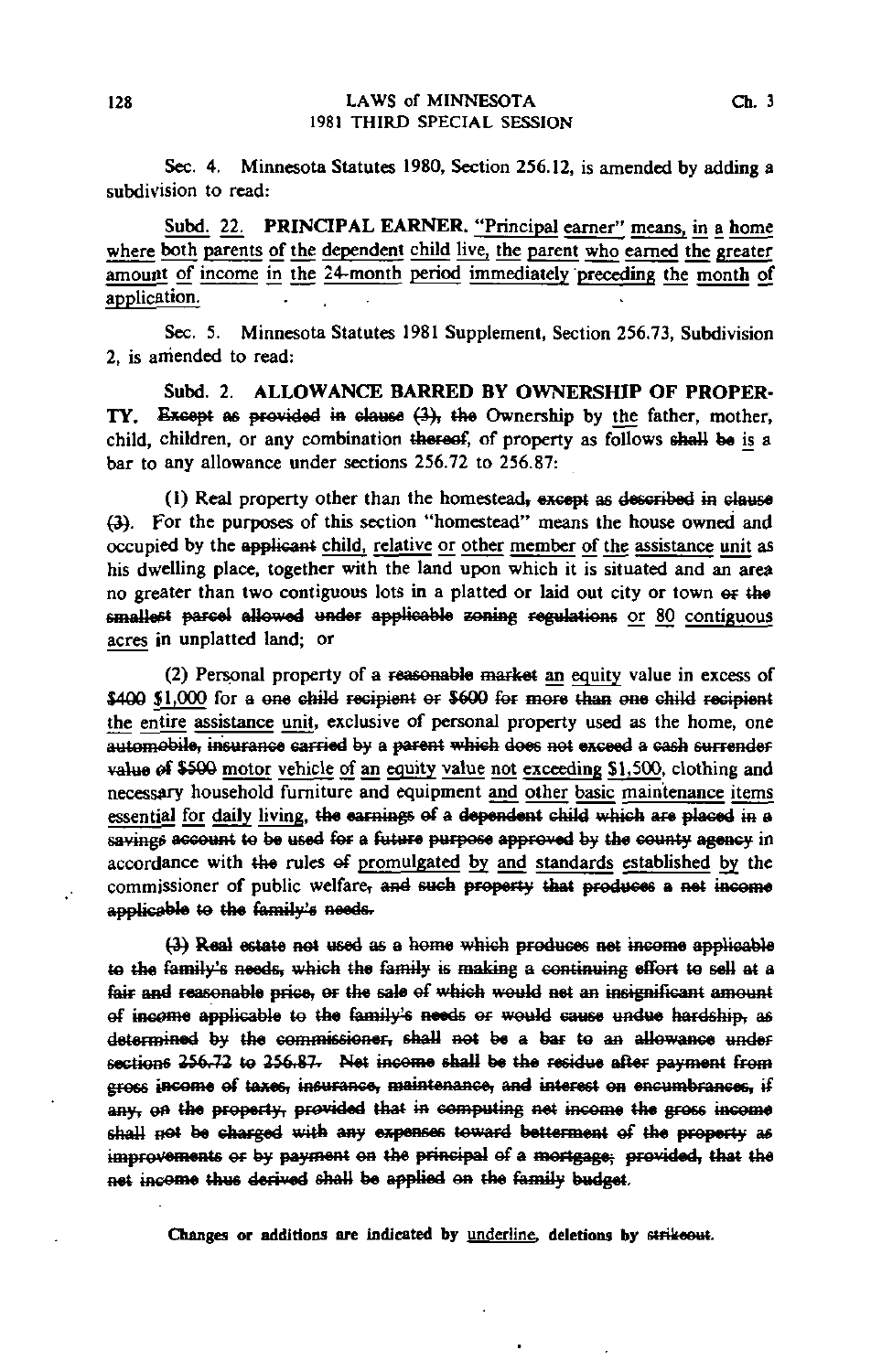Sec. 6. Minnesota Statutes 1980, Section 256.73, Subdivision 3a, is amended to read:

Subd. 3a. PERSONS INELIGIBLE. No assistance shall be given under sections 256.72 to 256.87:

(1) On behalf of any person who is receiving supplemental security income under title XVI of the social security act unless permitted by federal regulations;

(2) For any month in which the assistance unit's gross income, without application of deductions or disregards, exceeds 150 percent of the standard of need for a family of the same size and composition. If a stepparent's income is taken into account in determining need, the disregards specified in section 12 shall be applied to determine income available to the assistance unit before calculating the unit's gross income for purposes of this paragraph;

(3) To any assistance unit for any month in which any caretaker relative with whom the child is living is, on the last day of that month, participating in a strike;

(4) On behalf of any other individual in the assistance unit, nor shall the individual's needs be taken into account, for any month in which, on the last day of the month; the individual is participating in a strike;

(5) To an assistance unit if its eligibility is based on a parent's unemployment and the parent who is the principal earner, without good cause, fails or refuses to -participate in the work incentive program under section 256.736, to accept employment, or to register with a public employment office, unless the principal earner is exempt from these work requirements.

Sec. 7. Minnesota Statutes 1980, Section 256.73, Subdivision 5, is amended to read:

Subd. 5. PREGNANT WOMEN WITH NO CHILDREN, (a) For the purposes of sections 256.72 to 256.87, dependent children shall include the unborn assistance payments shall be made during the final three months of pregnancy and, insofar as possible, the provisions applicable to dependent children shall also be applicable to the unborn during the final three months of pregnancy to a woman who has no other children but who otherwise qualifies for assistance. No payments shall be made for the needs of the unborn or for any special needs occasioned by the pregnancy except as provided in clause (b). The commissioner of public welfare shall promulgate, pursuant to the administrative procedures act, regulations rules to implement this subdivision.

(b) The commissioner may, according to rules, make payments for the purpose of meeting special needs occasioned by or resulting from pregnancy both for a pregnant woman with no other children as well as for a pregnant woman receiving assistance as provided in sections 256.72 to 256.87. The special needs payments shall be dependent upon the needs of the pregnant woman and the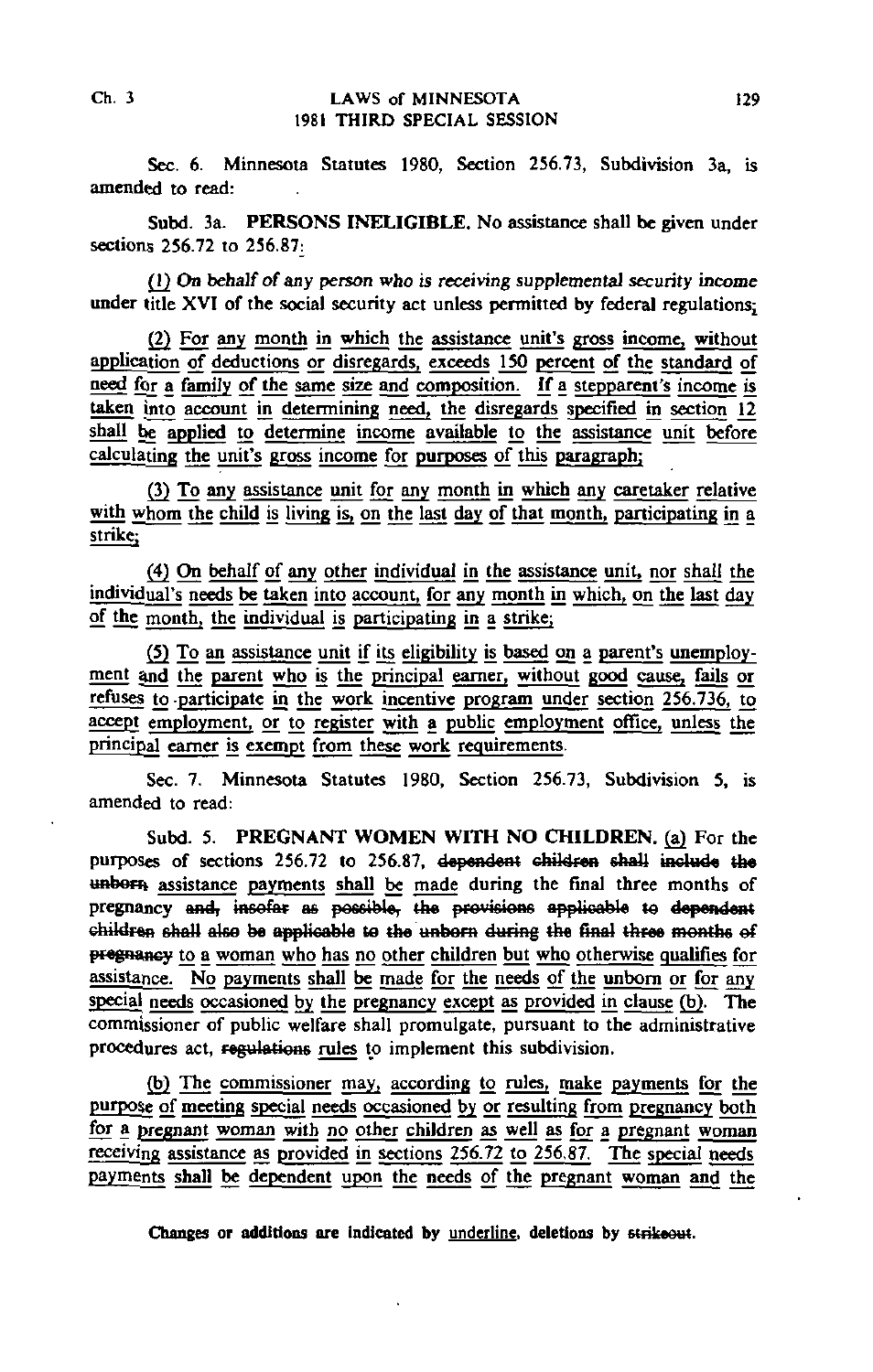resources allocated to the county by the commissioner and shall be limited to payments for medically recognized special or supplemental diet needs and the purchase of a crib and' necessary clothing for the future needs of the unborn child at birth.

Sec. 8. Minnesota Statutes 1980, Section 256.73, Subdivision 6, is amended to read:

Subd. 6. REPORTS BY RECIPIENT, Each recipient shall complete reports as requested by the local or state agency. All net earned or unearned income not specifically disregarded by the social security act, the code of federal regulations, or state law, rules and regulations, shall be income applicable to the budgetary needs of the family. If any amount of aid to families with dependent children assistance is paid to a recipient thereof in excess of the payment due it shall be recoverable by the local agency. If the agency notifies the recipient in writing of an overpayment due solely to local agency error within three months after the overpayment, the agency may commence recovery of the overpayment during the year after the notification is received by the recipient. The agency shall give written notice shall inform to the recipient of the agency's its intention to recover the overpayment. Overpayments to a current assistance unit shall be recovered either through repayment by the individual in part or in full or by reducing the amount of aid payable to the assistance unit of which the individual is a member. For any month in which an overpayment must be recovered, recoupment may be made by reducing the grant but only if the reduced assistance payment, together with the assistance unit's liquid assets and total income after deducting actual work expenses equals at least 95 percent of the standard of need for the assistance unit, except that if the overpayment is due solely to agency error, this total after deducting actual work expenses shall equal at least 99 percent of the standard of need. In cases when there is both an overpayment and underpayment the local agency shall offset one against the other in correcting the payment. The recipient may appeal the agency's determination that an overpayment has occurred in accordance with section 256.045. The county agency shall promptly repay the recipient for any underpayment and shall disregard that payment when determining the assistance unit's income and resources in the month when the payment is made and the following month.

Sec. 9. Minnesota Statutes 1980, Section 256.736, Subdivision 3, is amended to read:

Subd. 3. **OPERATION OF PROGRAM.** To determine who shall be designated as an appropriate individual for certification to the commissioner of economic security, the commissioner of public welfare shall provide standards for county welfare agencies and human services boards consistent with the standards promulgated by the secretary of health, education, and welfare human services. County welfare agencies shall certify appropriate individuals to the commissioner of economic security and shall require that every individual, as a condition of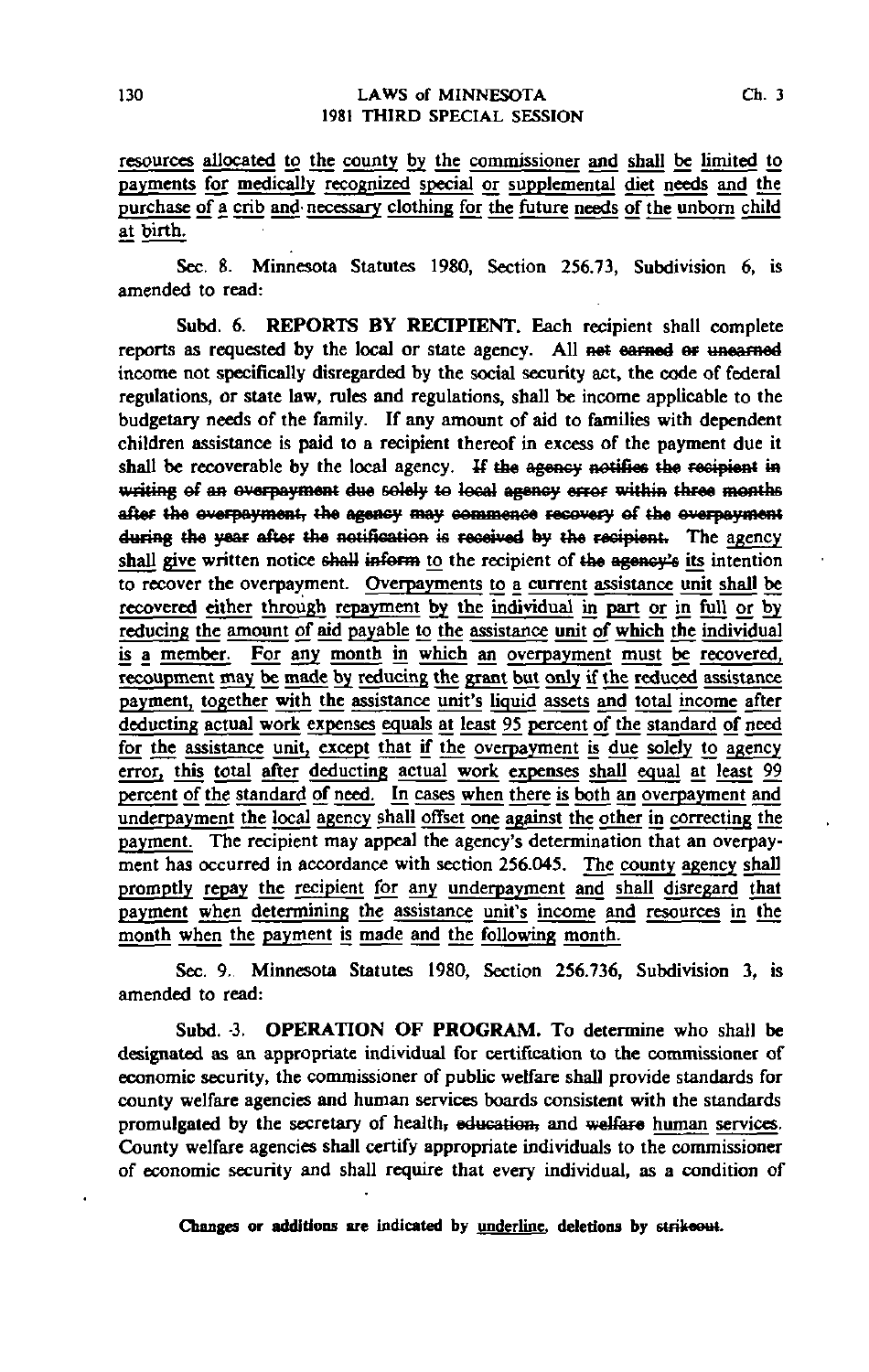receiving aid to families with dependent' children, register for employment services, training, and employment, unless such individual is:

(1) a child who is under age  $16$  or, a child age  $16$  or  $17$  who is attending elementary or secondary school or a secondary level vocational or technical school full time, or a full-time student age 18 who is attending a secondary school or a secondary level vocational or technical program and who is expected to complete the school or program before reaching age  $19$ ;

(2) a person who is ill, incapacitated or of advanced age;

(3) a person so remote from a work incentive project that his effective participation is precluded;

(4) a person whose presence in the home is required because of illness or incapacity of another member of the household;

(5) a mother parent or other caretaker relative of a child under the age of six who is caring personally provides full-time care for the child; or

 $(6)$  the mother or other female caretaker of a child if the father or another adult male relative is in the home and not excluded by clause  $(1)$ ,  $(2)$ ,  $(3)$ , or  $(4)$ . unless he has failed to register as required by this subdivision or has been found by the commissioner of economic security to have refused without good cause to participate under a work incentive program or accept employment a parent or other caretaker if another adult relative in the house is registered and has npt, without good cause, failed or refused to participate or accept employment; or

(7) a parent who is not the principal earner if the parent who is the principal earner is not exempt under clauses (1) to (6).

Any individual referred to in clause (5) shall be advised of her the option to register for employment services, training, and employment if she the individual so desires, and shall be informed of the child care services, if any, which will be available to her in the event she should decide if the individual decides to register.

If, after planning with a recipient, a decision is made that he the recipient must register for employment services, training, and employment, the county welfare department shall give notice in writing to the individual recipient stating that he or she must register with the commissioner of economic security for participation in a work incentive program and that he the recipient has a right to a fair hearing under section 256.045 with respect to the appropriateness of his the registration.

Sec. 10. Minnesota Statutes 1980, Section 256.736, Subdivision 4, is amended to read:

Subd. 4. CONDITIONS OF CERTIFICATION. The commissioner of public welfare shall: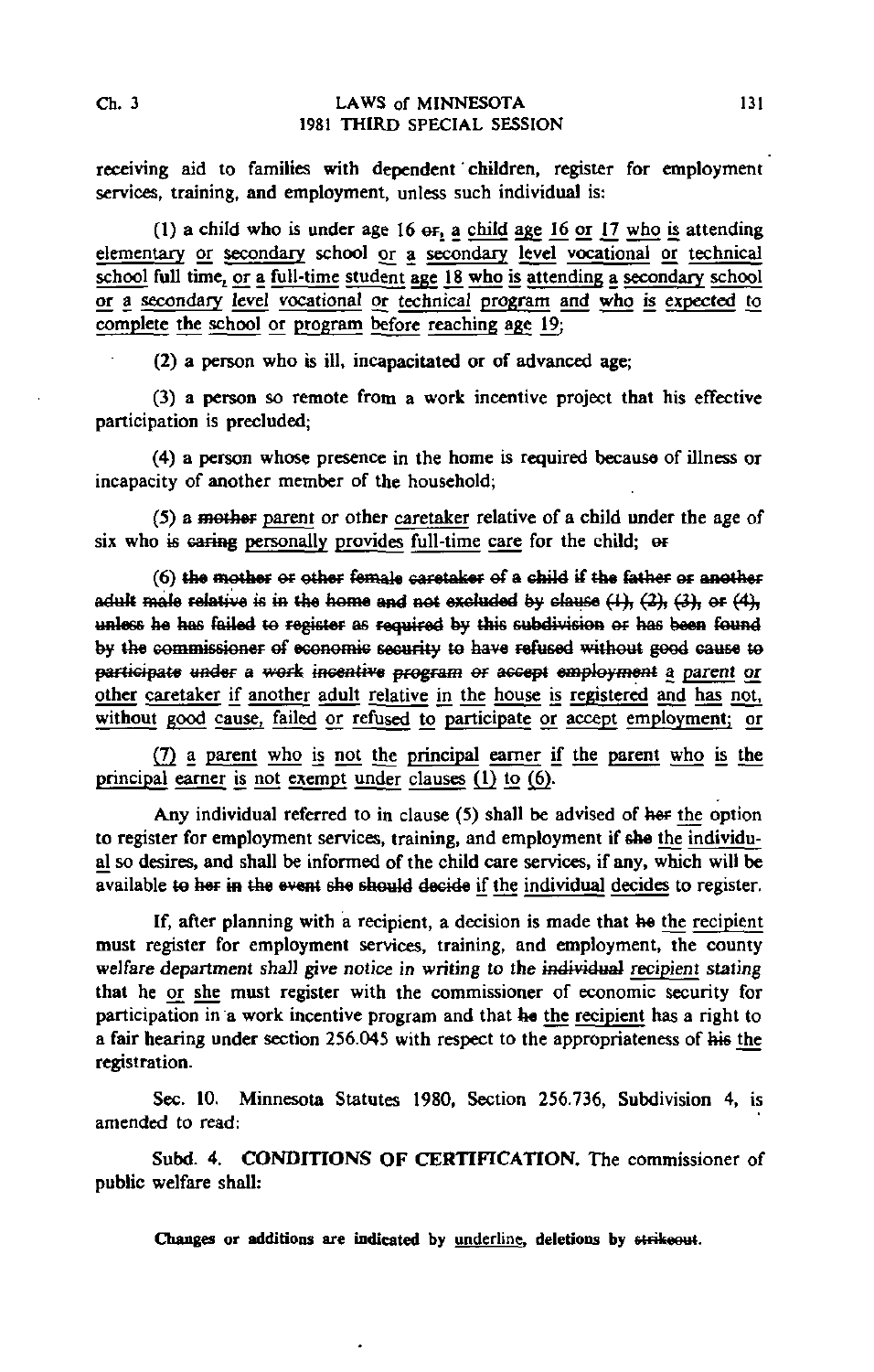(1) Arrange for or provide any relative or child certified to the commissioner of economic security pursuant to this section with child-care services and other necessary family services;

(2) Pay ten percent of the cost of programs of training and employment established by the commissioner of economic security for persons certified hereunder;

(3) Provide that in determining a recipient's needs any monthly incentive training payment made to the recipient by the department of economic security is disregarded and the additional expenses attributable to his participation in a program are taken into account in grant determination; and

(4) Provide that when it has been certified by the commissioner of economic security, certification to be binding upon the commissioner of public welfare, that a relative or child certified under the work incentive program to the commissioner of economic security has been found by the commissioner, after a hearing conducted in the manner prescribed by section 268.10, subdivision 3, with the right of review in accordance with the provisions of section 268.10, subdivision 8, to have refused without good cause to-participate under a work incentive program or to have refused without good cause to accept a bona fide offer of public or other employment, the county welfare departments shall provide that:

(a) If the relative makes the refusal, the relative's needs shall not be taken into account in making the grant determination, and aid for any dependent child in the family will be made in the form of vendor payments.

(b) Aid with respect to a dependent child will be denied if a child who makes the refusal is the only child receiving aid in the family.

(c) If there is more than one child receiving aid in the family, aid for the child who makes the refusal will be denied and his needs will not be taken into account in making the grant determination; and

(d) Notwithstanding the other provisions of this subdivision, the county welfare department shall, for a period of 60 days after notification of the commissioner of economic security determination of refusal without cause to participate in a program of training or employment, make vendor payments on behalf ef the relative specified er continue aid in the ease ef a child specified, if during the 60 day period the child or relative accepts counseling or other services which the county welfare department shall make available for the purpose of assisting the child er relative te participate in a program in accordance with the determination ef the commissioner ef economic security. If the assistance unit's eligibility is based on the principal earner's unemployment and the principal earner fails or refuses without good cause to participate or to accept employment, the entire assistance unit is ineligible for benefits under sections 256.72 to 256.87.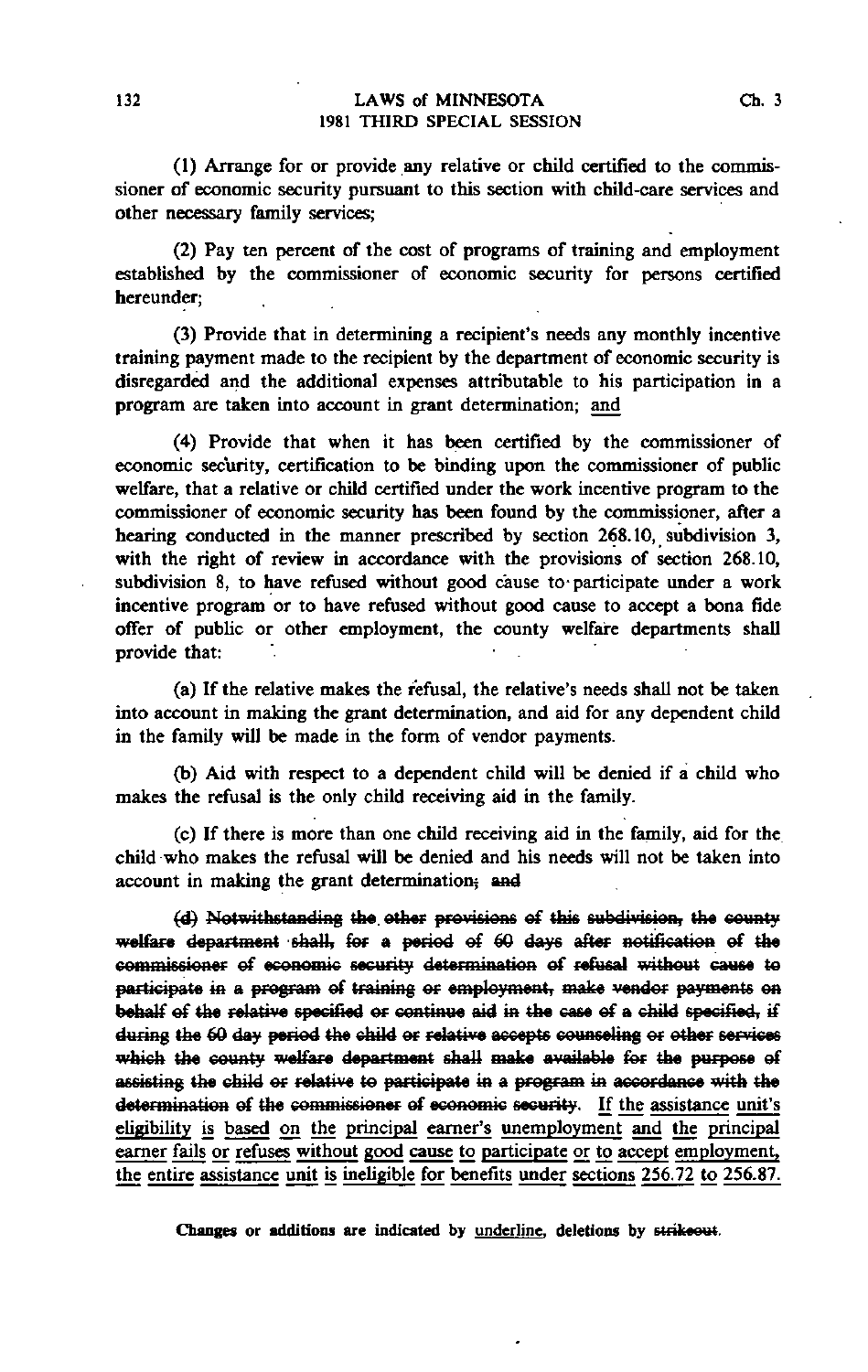Sec. 11. Minnesota Statutes 1980, Section 256.74, Subdivision 1, is amended to read:

Subdivision 1. AMOUNT. The amount of assistance which shall be granted to or on behalf of any dependent child and mother or other needy eligible relative caring for such the dependent child shall be determined by the county agency with due regard to the resources and necessary expenditures of the family and the conditions existing in each case and in accordance with the rules and regulations made promulgated by the state agency commissioner and shall be sufficient, when added to all other income and support available to the child, to provide sueb the child with a reasonable subsistence compatible with decency and health. The amount shall be based on the method of budgeting required in Public Law No. 97-35, Section 2315. 42 U.S.C. 602, as amended and federal regulations at 45 C.F.R. Section 233. In making its determination the county agency shall exclude disregard the following from family income:

(1) All of the earned income of each dependent child receiving aid to families with dependent children who is a full-time student or part-time student, and not a full-time employee, attending a school, college, or university, or a course of vocational or technical training designed to fit him for gainful employment;

(2) All educational grants and loans awarded pursuant to a federal law when public assistance was considered in making the award and the award was made on the basis of financial need; and that part of any other educational grant or loan which is used for educational purposes, such as tuition, fees, equipment, transportation and child care expenses necessary for school attendance; and

(3) The first \$75 of each individual's earned income. In the case of an individual not engaged in full-time employment or not employed throughout the month the commissioner shall prescribe by rule a lesser amount to be disregarded. For self-employed persons, the expenses directly related to producing goods and services and without which the goods and services could not be produced shall be disregarded pursuant to rules promulgated by the commissioner;

£4) An amount equal to the actual expenditures but not to exceed SI60 for the care of each dependent child or incapacitated individual living in the same home and receiving aid. In the case of a person not engaged in full-time employment or not employed throughout the month, the commissioner shall prescribe by rule a lesser amount to be disregarded; and

(5) The first \$36 Thirty dollars plus one-third of the remainder of the combined monthly earnings of any dependent child not included under clause  $(1)$ , and any adult who is a recipient of aid for families with dependent children each individual's earned income not already disregarded for individuals found otherwise eligible to receive aid or who have received aid in one of the four months before the month of application. With respect to any month, the county welfare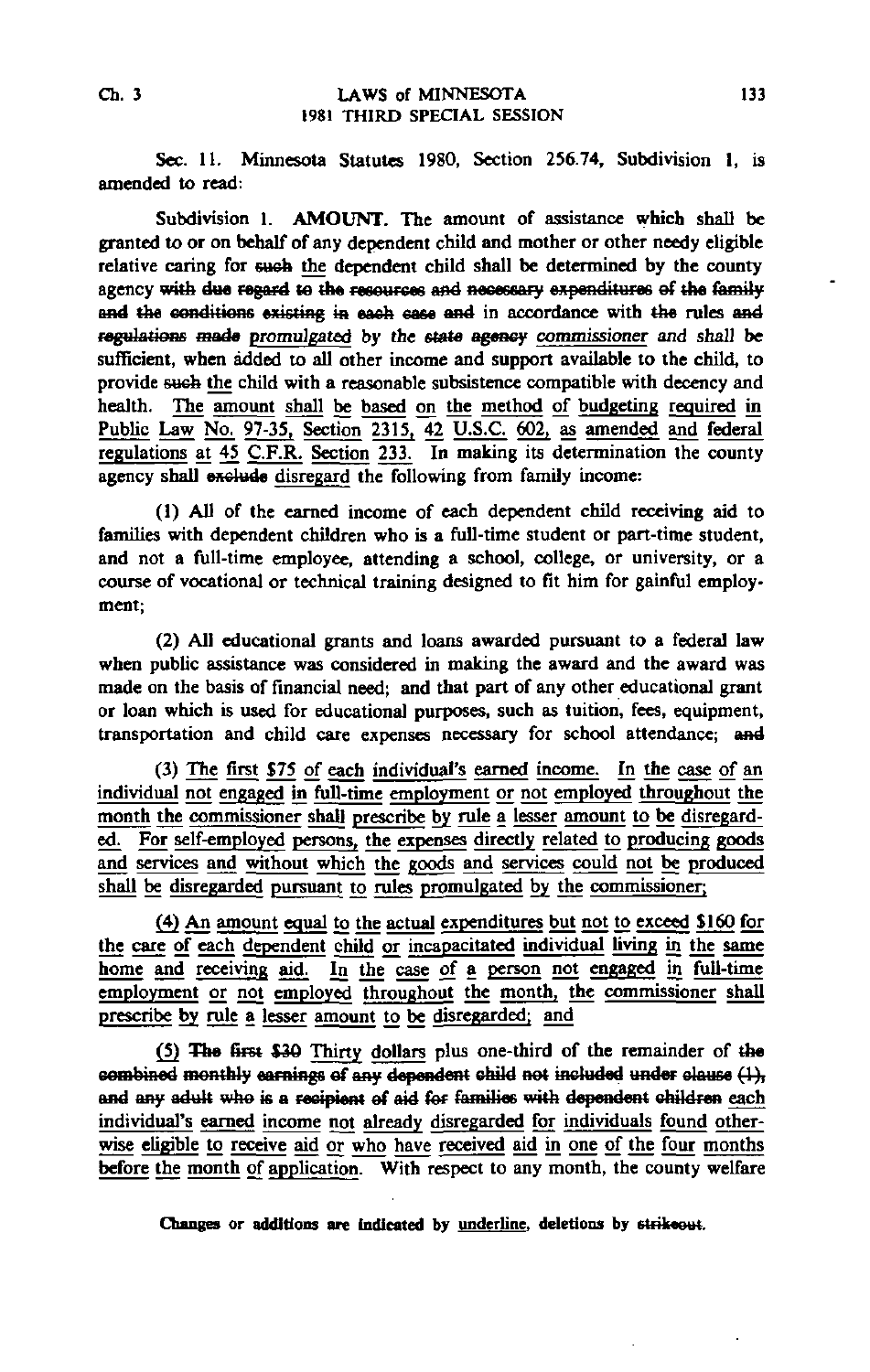agency shall not disregard under this clause (2) any earned income of any person who has:

(a) Reduced his earned income without good cause within 30 days preceding any month in which an assistance payment is made; or

(b) Refused without good cause to accept an offer of suitable employment; or

(c) Left employment or reduced his earnings without good cause and applied for assistance so that he might later return to employment with the advantage of the income disregard; or

(d) Failed without good cause to make a timely report of earned income in accordance with rules promulgated by the commissioner of public welfare.

Persons who are already employed and who apply for assistance shall have their needs computed with full account taken of their earned and other income. If earned and other income of the family is less than need, as determined on the basis of public assistance standards, the county agency shall determine the amount of the grant by applying the disregard of income provisions. The county agency shall not disregard earned income for persons in a family if the total monthly earned and other income exceeds their needs, unless for any one of the four preceding months their needs were met in whole or in part by a grant payment. If an individual without good cause leaves employment or reduces his earnings and applies for assistance so that he might later return to employment with advantages of income disregard, he shall not have the benefit of the disregard of income provisions.

The disregard of \$30 and one-third of the remainder of earned income described in clause (5) shall be applied to the individual's income for a period not to exceed four consecutive months. Any month in which the individual loses this disregard because of the provisions of clause  $(5)(a)$  to  $(5)(d)$  shall be considered as one of the four months. To again qualify for this earned income disregard, the individual must not be a recipient of aid for a period of 12 consecutive months. If an individual becomes ineligible for aid because this earned income disregard has been applied to income for four consecutive months and will no longer be applied to income, the local agency shall inform the individual of the medical assistance program, its standards of eligibility, and the circumstances under which the individual would be eligible for medical assistance.

Sec, 12. Minnesota Statutes 1980, Section 256.74, is amended by adding a subdivision to read:

Subd. 1a. STEPPARENT'S INCOME. In determining income available, the county agency shall take into account the remaining income of the dependent child's stepparent who lives in the same household after disregarding: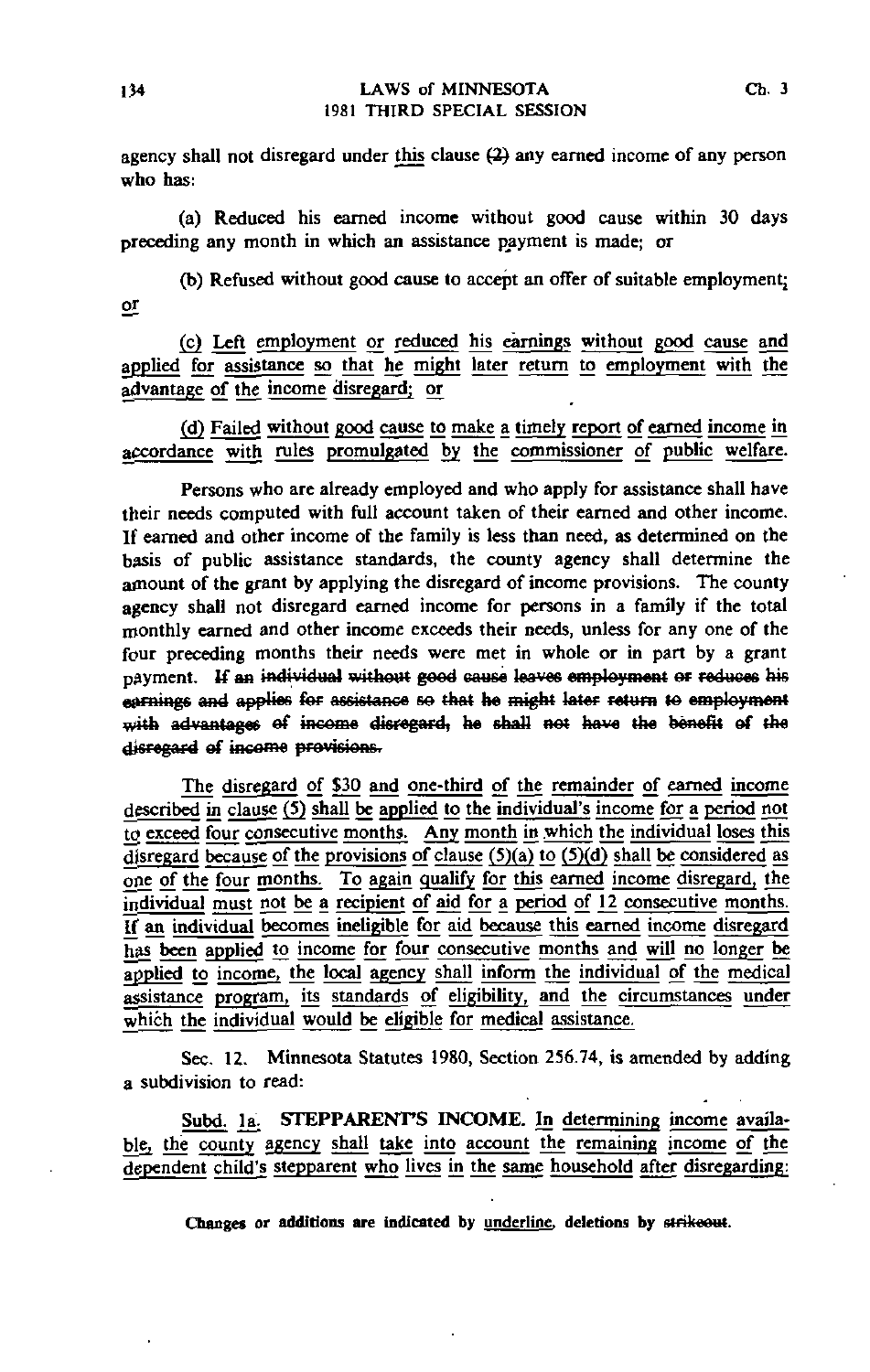(1) The first \$75 of the stepparent's gross earned income. The commissioner shall prescribe by rule lesser amounts to be disregarded for stepparents who are not engaged in full-time employment or not employed throughout the month;

(2) An amount for support of the stepparent and any other individuals whom the stepparent claims as dependents for tax purposes and who live in the same household but whose needs are not considered in determining eligibility for assistance under sections 256.72 to 256.87. The amount equals the standard of need for a family of the same composition as the stepparent and these other individuals;

(3) Amounts the stepparent actually paid to individuals not living in the same household but whom the stepparent claims as dependents for tax purposes; and

(4) Alimony or child support, or both, paid by the stepparent for individuals not living in the same household.

Sec. 13. [256.851] RULES.

The commissioner of public welfare shall promulgate temporary and permanent rules necessary to implement sections 1 to 19.

Sec. 14. Minnesota Statutes 1981 Supplement, Section 256.872, Subdivision 1, is amended to read:

Subdivision 1. WITHHOLDING ORDER. Whenever an obligation for support of a dependent child or maintenance of a spouse, or both, has been determined and ordered by a court of this state, the public agency responsible for child support enforcement may move and the district or county court shall grant an order providing for the withholding of the amount of child support or maintenance as determined by court order, from the income, regardless of source of the person obligated to pay the support or maintenance. If the public agency responsible for child support enforcement determines that the obligor's arrearages have accumulated for more than one month, and if the agency is not pursuing another appropriate remedy, the agency shall move the district or county court for an order for withholding under this section or shall document a reason or reasons why withholding would not result in payment being made. "Income" means any form of periodic payments to an individual, including, but not limited to, wages, salary, income as an independent contractor, workers' compensation, unemployment compensation, annuity, military and naval retirement, pension and disability payments.

Sec. 15, Minnesota Statutes 1981 Supplement, Section 256.872, is amended by adding a subdivision to read:

Subd. 4. REPORT. The commissioner shall report to the appropriate legislative committees by January 15, 1983, on the extent to which the local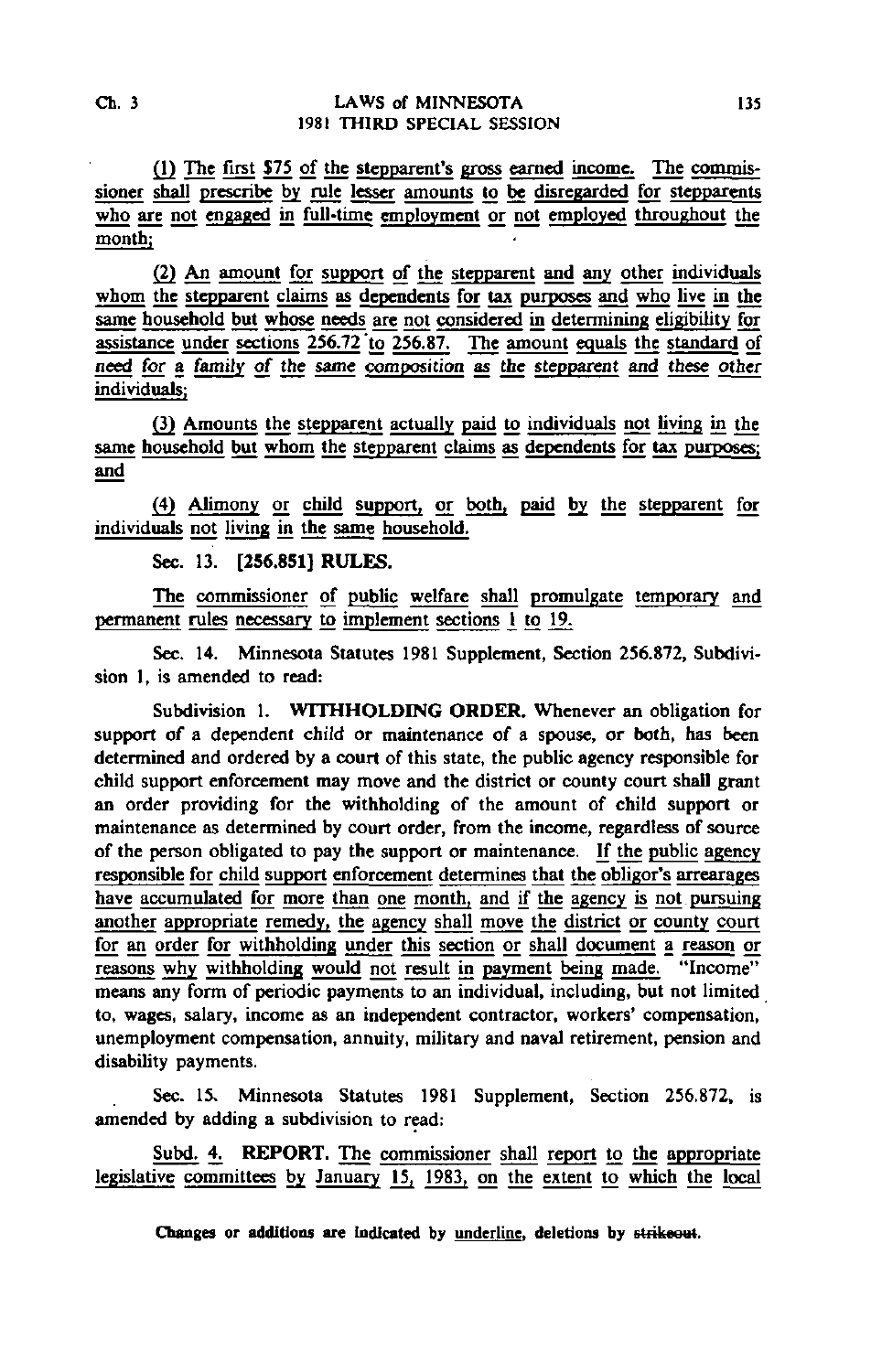public agencies responsible for child support enforcement comply with this section and with sections 518.54 to 518.66.

Sec. 16. Minnesota Statutes 1980, Section 256.99, is amended to read:

# 256.99 REVERSE MORTGAGE PROCEEDS DISREGARDED.

All reverse mortgage loan proceeds received pursuant to section 47.58, including interest or earnings thereon, shall be disregarded and shall not be considered available to the borrower for purposes of determining initial or continuing eligibility for, or amount of, medical assistance or any other public assistance program, Minnesota supplemental assistance, general assistance, general assistance medical care, or a federal or state low interest loan or grant. This section applies regardless of the time elapsed since the loan was made or the disposition of the proceeds.

Sec. 17. Minnesota Statutes 1981 Supplement, Section 256B.06, Subdivision 1, is amended to read:

Subdivision 1. Medical assistance may be paid for any person:

(1) Who is eligible for or receiving public assistance^ or a woman who is pregnant, as medically verified, and who would be eligible for assistance under the aid to families with dependent children program if the child had been born and living with the woman; or

(2) Who is eligible for or receiving supplemental security income for the aged, blind and disabled; or - -

(3) Who except for the amount of income or resources would qualify for supplemental security income for the aged, blind and disabled, or aid to families with dependent children and is in need of medical assistance; or

(4) Who is under 21 years of age and in need of medical care that neither he nor his relatives responsible under sections 256B.01 to 256B.26 are financially able to provide; or

(5) Who is residing in a hospital for treatment of mental disease or tuberculosis and is 65 years of age or older and without means sufficient to pay the per capita hospital charge; and

(6) Who resides in Minnesota, or, if absent from the state, is deemed to be a resident of Minnesota in accordance with the regulations of the state agency; and

(7) Who alone, or together with his spouse, does not own real property other than the homestead. For the purposes of this section, "homestead" means the house owned and occupied by the applicant as his dwelling place, together with the land upon which it is situated and an area no greater than two contiguous lots in a platted or laid out city or town or the smallest parcel allowed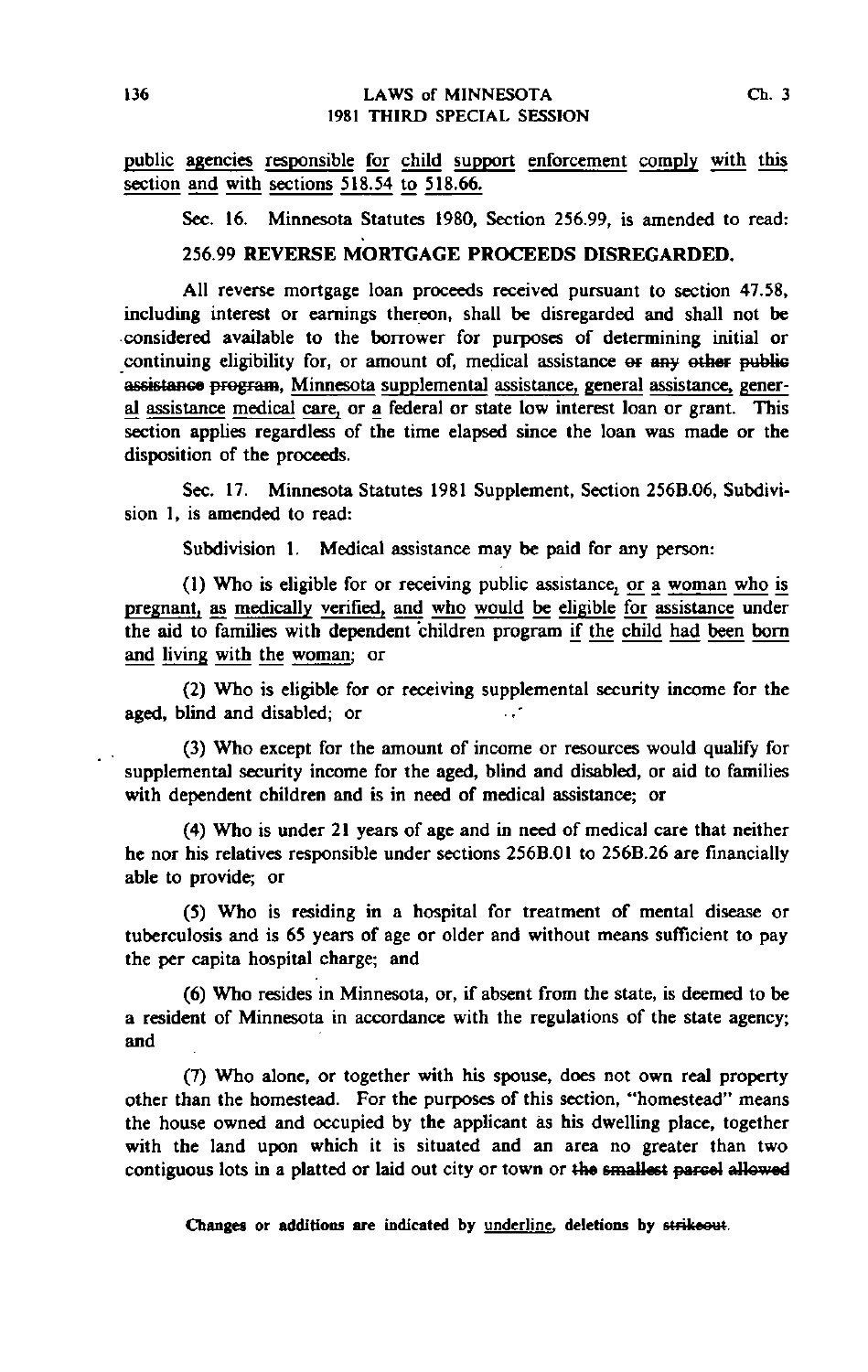#### Ch. 3 LAWS of MINNESOTA 137 1981 THIRD SPECIAL SESSION

under applicable zoning regulations 80 contiguous acres in unplatted land. Occupancy or exemption shall be determined as provided in chapter 510 and applicable law, including continuing exemption by filing notice under section 510.07. Real estate not used as a home may not be retained unless it produces net income applicable to the family's needs or the family is making a continuing effort to sell it at a fair and reasonable price or unless sale of the real estate would net an insignificant amount of income applicable to the family's needs, or unless the commissioner determines that sale of the real estate would cause undue hardship; and

(8) Who individually does not own more than \$2,000 in cash or liquid assets, or if a member of a household with two family members (husband and wife, or parent and child), does not own more than \$4,000 in cash or liquid assets, plus \$200 for each additional legal dependent. When only one spouse resides, or will reside after applying for medical assistance, in a nursing home, or is receiving or will receive alternative care under the alternative care grants program in a county with preadmission screening under section 256B.091, the cash or liquid asset amount for two family members is \$10,000. The value of the following shall not be included:

(a) the homestead, and (b) one motor vehicle licensed pursuant to chapter 168 and defined as: (1) passenger automobile, (2) station wagon, (3) motorcycle, (4) motorized bicycle or (5) truck of the weight found in categories A to E, of section 168.013, subdivision le; and

(9) Who has or anticipates receiving an annual income not in excess of \$2,600 for a single person, or \$3,250 for two family members (husband and wife, parent and child, or two siblings), plus \$625 for each additional legal dependent, or who has income in excess of these maxima and in the month of application, or during the three months prior to the month of application, incurs expenses for medical care that total more than one-half of the annual excess income in accordance with the regulations of the state agency. In computing income to determine eligibility of persons who are not residents of long term care facilities, the commissioner shall disregard increases in income of social security or supplementary security income recipients due solely to increases required by sections 2l5(i) and 1617 of the social security act, and shall disregard income of disabled persons that is also disregarded in determining eligibility for supplemental aid under section 256D.37, subdivision 1, unless prohibited by federal law or regulation, If prohibited, the commissioner shall first seek a waiver. In excess income cases, eligibility shall be limited to a period of six months beginning with the first of the month in which these medical obligations are first incurred; and

(10) Who has continuing monthly expenses for medical care that are more than the amount of his excess income, computed on a monthly basis, in which case eligibility may be established before the total income obligation referred to in the preceding paragraph is incurred, and medical assistance payments may be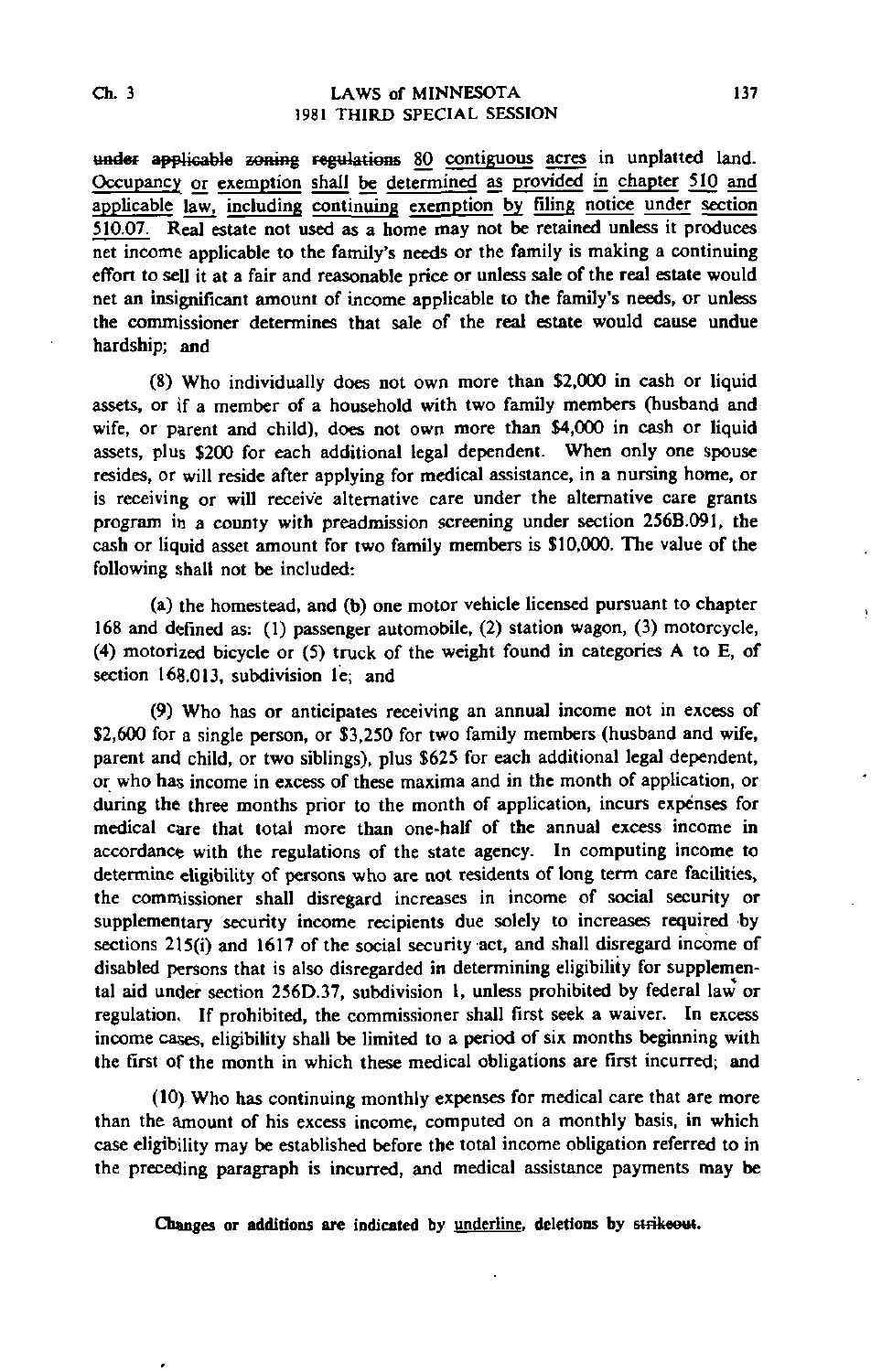made to cover the monthly unmet medical need. In licensed nursing home and state hospital cases, income over and above that required for justified needs, determined pursuant to a schedule of contributions established by the commissioner of public welfare, is to be applied to the cost of institutional care. The commissioner of public welfare may establish a schedule of contributions to be made by the spouse of a nursing home resident to the cost of care and shall seek a waiver from federal regulations which establish the amount required to be contributed by either spouse when one spouse is a nursing home resident; and

(11) Who has applied or agrees to apply all proceeds received or receivable by him or his spouse from automobile accident coverage and private health care coverage to the costs of medical care for himself, his spouse, and children. The state agency may require from any applicant or recipient of medical assistance the assignment of any rights accruing under private health care coverage. Any rights or amounts so assigned shall be applied against the cost of medical care paid for under this chapter. Any assignment shall not be effective as to benefits paid or provided under automobile accident coverage and private health care coverage prior to receipt of the assignment by the person or organization providing the benefits.

Sec. 18. Minnesota Statutes 1980, Section 256B.07, is amended to read:

# 256B.07 EXCEPTIONS IN DETERMINING RESOURCES.

A local agency may, within the scope of regulations set by the commissioner of public welfare, waive the requirement of liquidation of excess assets when the liquidation would cause undue hardship. Household goods and furniture in use in the home, wearing apparel, insurance policies with cash surrender value not in excess of \$1,500 per insured person, personal property used as a regular abode by the applicant or recipient, a prepaid funeral contract not in excess of \$750 per person plus accrued interest of not more than \$200, and a lot in a burial plot shall not be considered as resources available to meet medical needs.

Sec. 19. Minnesota Statutes 1981 Supplement, Section 518.551, Subdivision 7, is amended to read:

Subd. 7. SERVICE FEE. When the public agency responsible for child support enforcement provides child support collection services either to a public assistance recipient or to a party who does not receive public assistance, the public agency may upon written notice to the obligor charge a monthly collection fee equivalent to the full monthly cost to the county of providing collection services, in addition to the amount of the child support which was ordered by the court. The fee shall be deposited in the county general fund. The service fee assessed is limited to ten percent of the monthly court ordered child support and shall not be assessed to obligors who are current in payment of the monthly court ordered child support. No fee shall be imposed on the party who requests child support collection services.